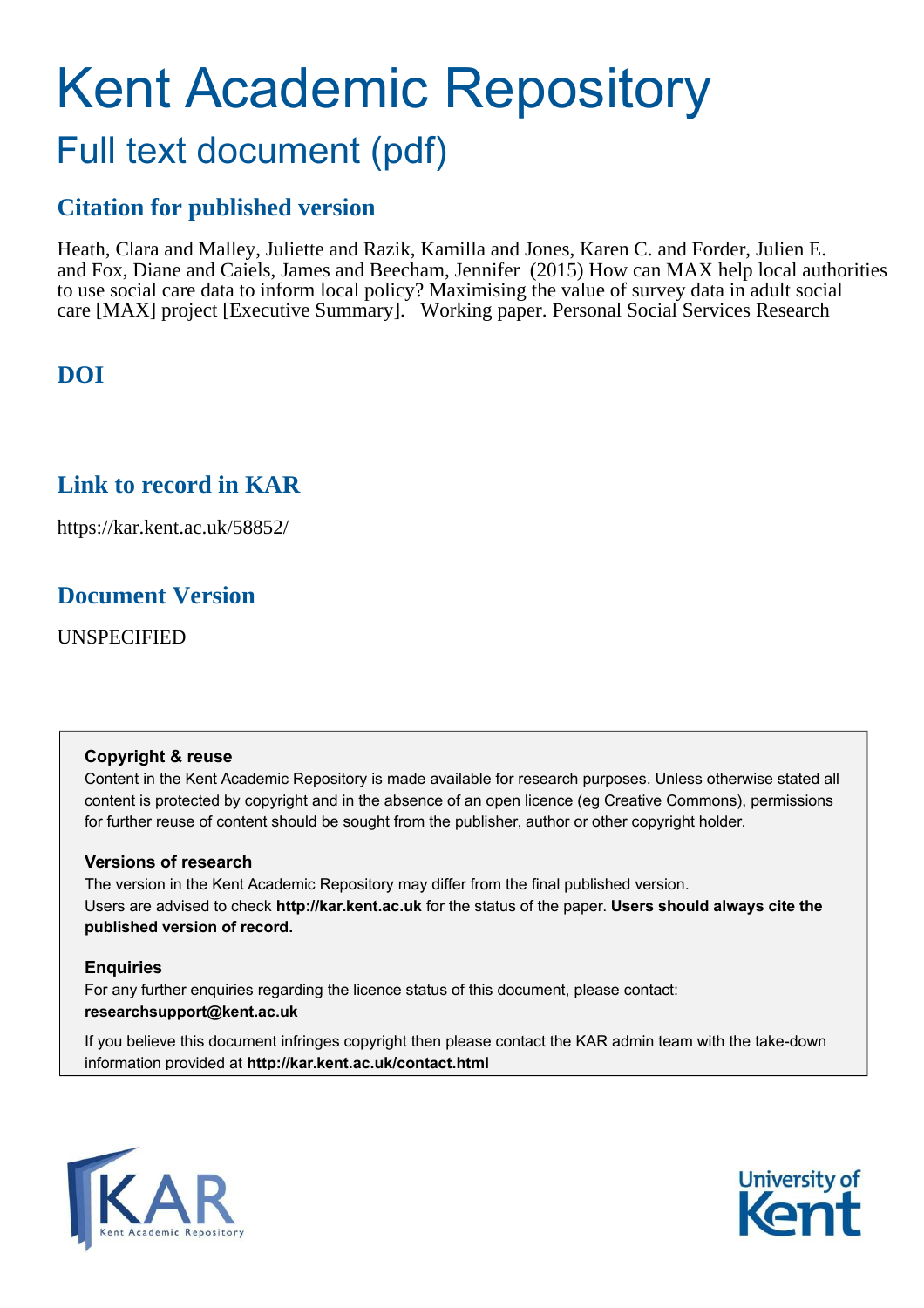**CORU** quality and outcomes of<br>person-centred care<br>policy research unit

# **How can MAX help local authorities to use social care data to inform local policy?**

*Maximising the value of survey data in adult social care [MAX] project* 

Clara Heath, Juliette Malley, Kamilla Razik, Karen Jones, Julien Forder, Diane Fox, James Caiels and Jennifer Beecham

Executive Summary of DP2896

February 2015





THE LONDON SCHOOL **EXERCISE THE LONDON SCHOOL POLITICAL SCIENCE** 

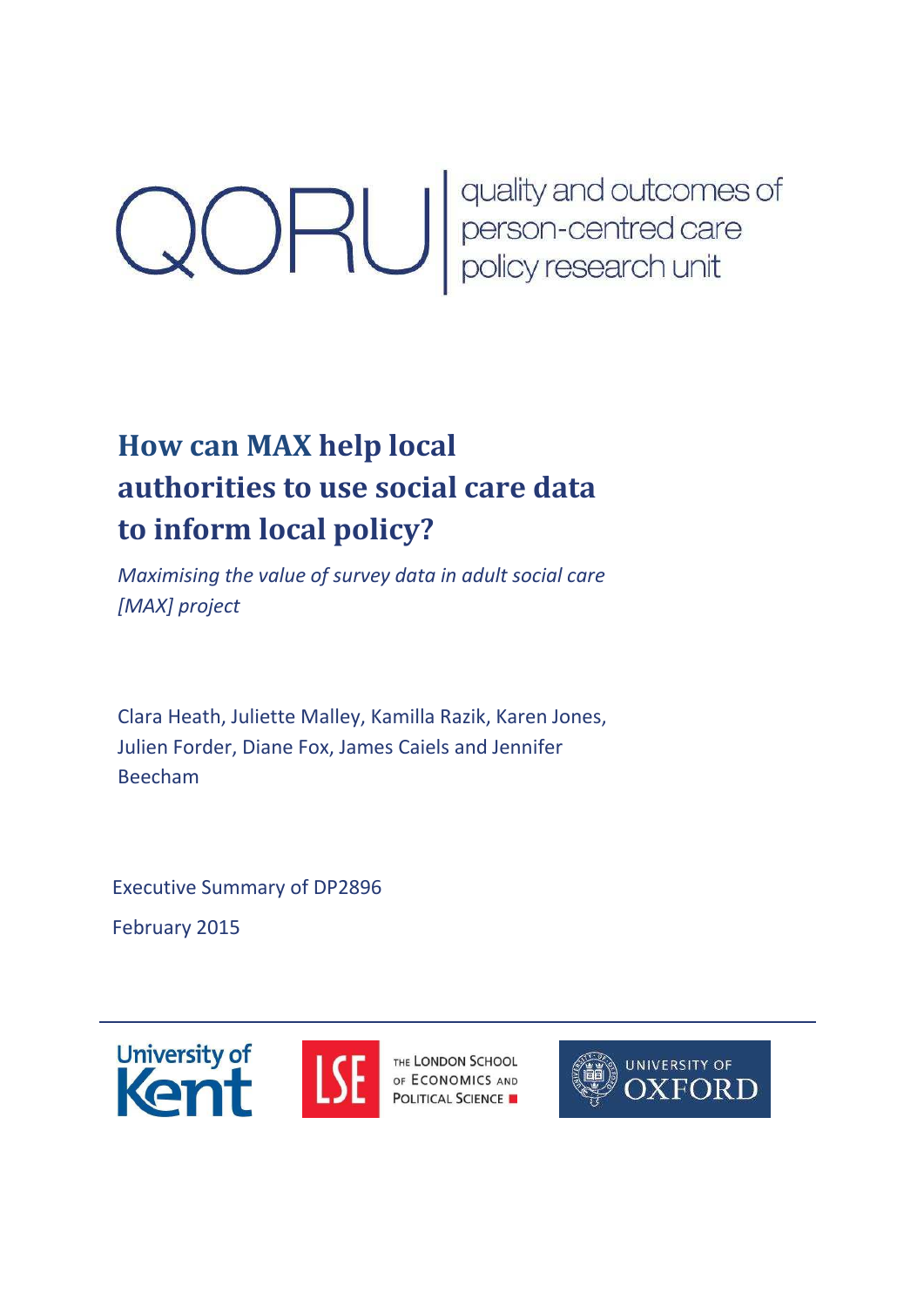#### **EXECUTIVE SUMMARY**

#### **Background**

- 1. All local authorities (LAs) in England are required to conduct annual surveys of their adult social care service users (Adult Social Care Survey [ASCS]) and biennial surveys of the informal carers (Personal Social Services Survey of Adult Carers in England [PSS SACE] or carers' survey) they support. The Department of Health encourages LAs to use the outcomes data generated by these surveys to inform local service delivery and improvement choices.
- 2. The data from the ASCS and PSS SACE are also used to populate measures in the Adult Social Care Outcomes Framework (ASCOF 2013) that place an emphasis on using the indicators to support local policy-making and guide local decision-making. However, anecdotal evidence from LAs indicates that the survey-based indicators (and the surveys more generally) are often being used locally in a very limited way (e.g. performance monitoring, and internal and external reporting).
- 3. The 'Maximising the value of survey data in adult social care (MAX)' project is funded by the Department of Health and is being conducted by researchers at the Quality and Outcomes of person-centred care Research Unit (QORU).

#### **Aims and methods**

- 4. The aim was to find ways to maximise the local value of ASCS and PSS SACE data for LAs. In particular, the objective was to explore relevant practice, and identify any issues with regard to the use of the survey. Identification of the issues, particularly the barriers, will allow the subsequent toolkit development to focus on potential solutions and the means to overcome the barriers.
- 5. The MAX project has recently completed the fact-finding phase (Phase 1) which aimed to assess how LAs are currently using ASCS and PSS SACE data to inform local decision-making, what potential further uses could be made of the data and, as a result, identify a set of tools to both encourage and support LAs to make greater local use of the data.
- 6. Three activities were conducted during the fact-finding phase of the MAX project:
	- a. *Document analysis* involving a review of 46 reports on survey data produced by councils for internal and external circulation. The reports were submitted by 19 LAs between April and October 2013.
	- b. *Online survey* 100 staff members from 83 LAs completed an online survey that consisted of 19 questions (multiple-choice and open-ended) between June and July 2013.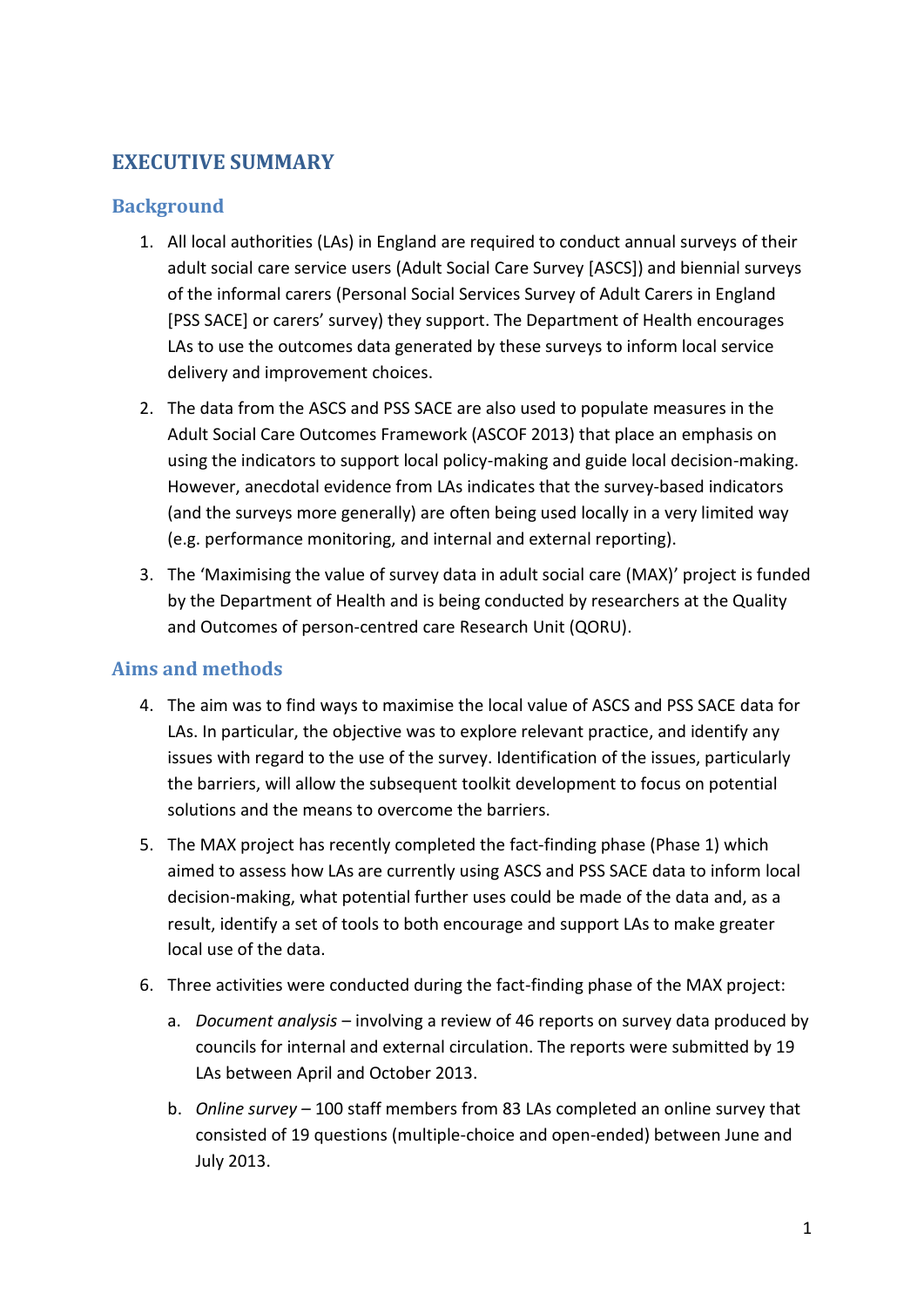- c. *Telephone interviews* 30 staff members (including information officers/analysts, practitioners, managers and commissioners) from 16 LAs took part in telephone interviews between August and September 2013.
- 7. Two 'analysis and interpretation' consultation panel workshops were also conducted in the early stages of the *problem-solving development phase* in 2014 to further explore how data from the ASCS and PSS SACE could be analysed and interpreted for local purposes, and to discuss the different tools that could be developed to support these processes.

#### **Findings**

- 8. Overall, we found that LA staff are keen to use the reported experience and views of the service users and carers they support to inform local practice and service delivery, and are generally in favour of collecting such feedback with the ASCS and PSS SACE.
- 9. However, there appeared to be some differences across LAs between the perceptions of, and use of, survey data to inform local policy and practice. Data collected by the MAX project team identified a number of barriers associated with conducting each phase of the survey. This analysis helps us to understand why many LAs find it difficult to use the survey data to inform local policy and social care practice. Examples of local practices were also identified, with the aim of maximising the use of the survey data in the authority.
- 10. In organising the analysis, it was helpful to distinguish four phases of the survey process - see Figure 1.



#### **Administration phase**

- 11. The administration phase concerns how the survey is conducted, including how the sample frame is constructed and how responses are elicited from the sample population.
- 12. Administration was considered to be resource-intensive and often placed additional strain on already limited time and resource capacities.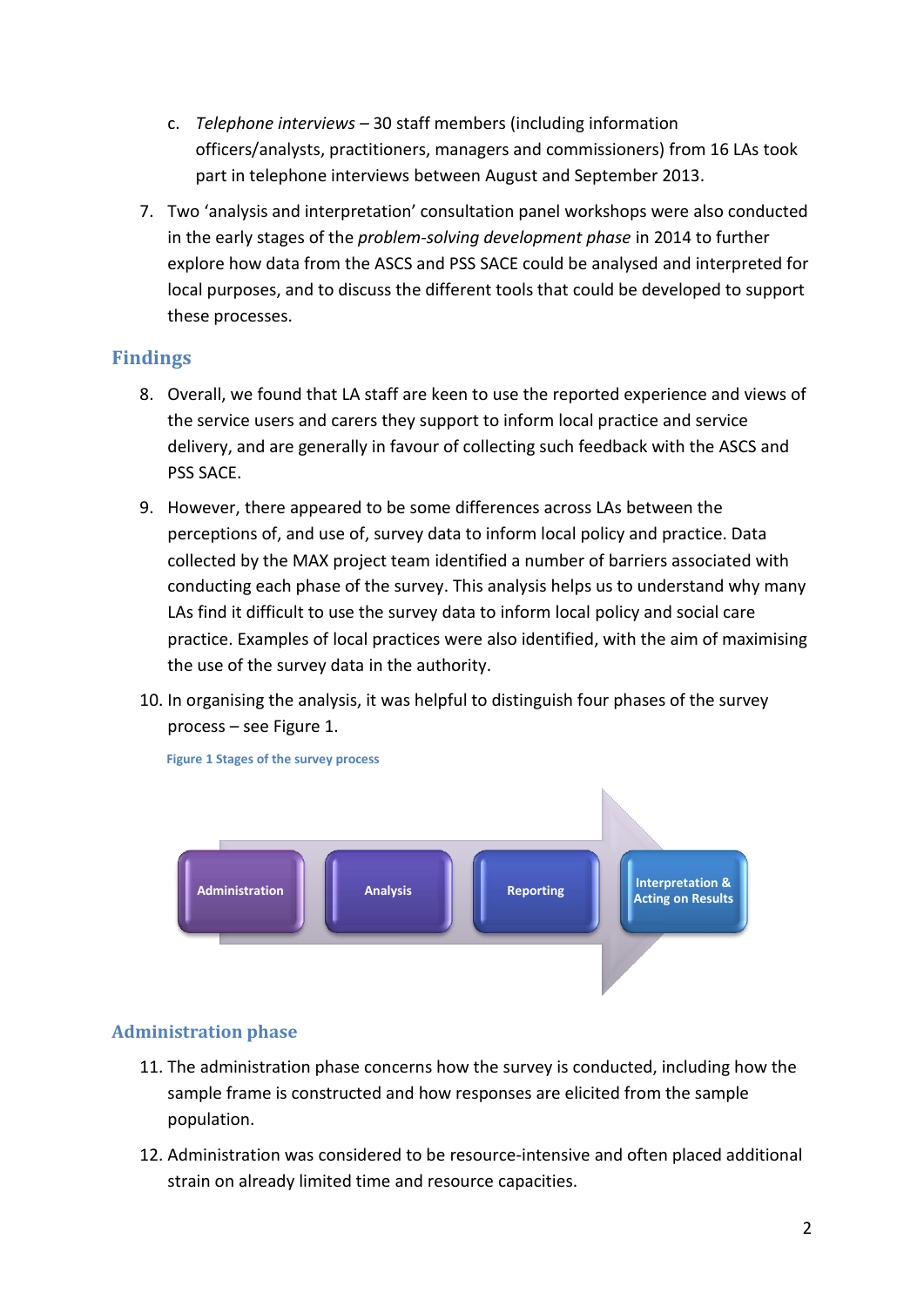- 13. Three local practices emerged with potential to help the administrative process: (1) engaging key ASCS and PSS SACE stakeholders from the outset; (2) modifying the surveys to satisfy local information needs; and (3) modifying the sampling frame to fulfil both HSCIC and local requirements.
- 14. MAX proposes to develop tools that highlight the purpose and value of ASCS and PSS SACE, through the development of engagement tools and promotional materials (e.g. presentations and fact-sheets). These tools would highlight the importance of planning and engagement before the circulation of the surveys and also at every stage of the survey process.

#### **Analysis phase**

- 15. The data from the ASCS and PSS SACE are used to populate a number of indicators in the ASCOF and a number of demographic questions that can be used to inform local policy decisions, particularly where analyses go beyond generating descriptive statistics.
- 16. Reports on ASCS and PSS SACE data tended to focus on descriptive statistics rather than analysis exploring the relationship between survey variables or differences between respondent groups.
- 17. A number of barriers were identified that have the potential to impact on the analysis phase, including difficulties with:
	- a. Identifying local information needs
	- b. Managing and analysing ASCS and PSS SACE data, and
	- c. Being allocated sufficient time to conduct further analysis
- 18. MAX toolkits could help support local authorities to conduct more advanced analysis to better utilise the ASCS and PSS SACE data, by providing 'how to' guides and training (via the information-sharing events), including on how to navigate the survey data and conduct further analysis.

#### **Reporting phase**

- 19. The reporting of ASCS and PSS SACE data is an important dissemination process, and reports circulated both within and beyond the LA (e.g. to potential consumers of data, such as managers, commissioners and providers, or to both previous and future survey respondents) have the potential to fulfil a number of functions beyond the communication of key findings.
- 20. Two important challenges emerged: (1) making sure that reports could fulfil the information needs of report recipients; and (2) getting key stakeholders engaged with the results of analyst-initiated ASCS or PSS SACE analysis.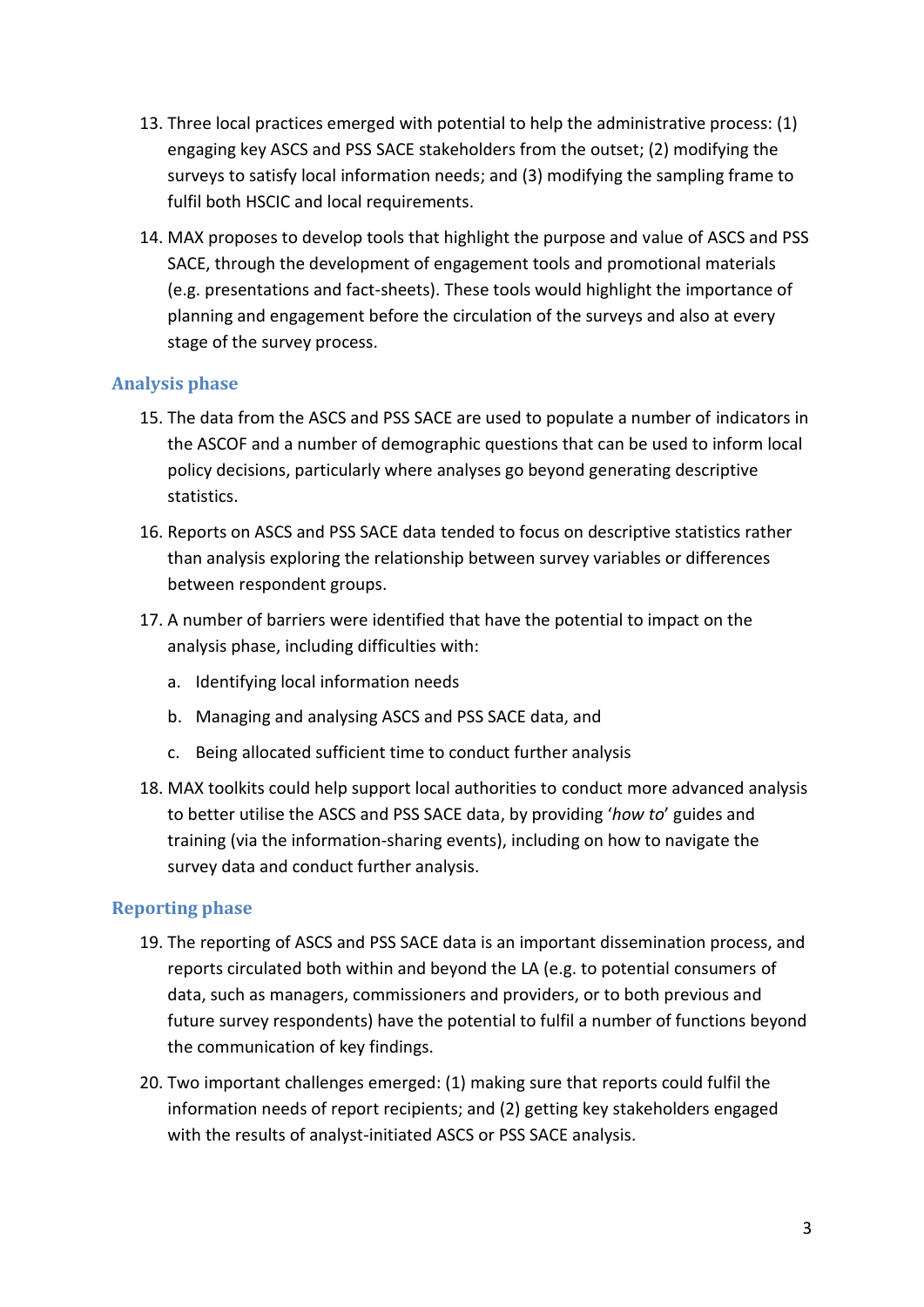- 21. A range of barriers were highlighted and can be categorised as difficulties with (1) identifying and engaging with the relevant audiences within the organisation; and (2) meeting data literacy needs.
- 22. MAX tools can be used to support LAs to effectively communicate findings to different audiences through the development of 'how to' reporting guides and templates (e.g. for reports, tables and charts).

#### **Interpretation and acting on results phase(s)**

- 23. ASCS and PSS SACE data can provide insights into the experiences and perspectives of service users and carers. However, the value of these insights will depend on the quality of interpretation of the data analyses and reporting. In acting on the results, decision-makers need to understand the implications.
- 24. In a number of LAs, there were examples of the kinds of analysis and activities that could be done to help improve interpretation and decision-making, but in others these tasks were seen as more challenging. We identified a range of barriers that were concerned with people making sense of the survey data: in particular, some staff expressed uncertainty about how to approach ASCS and PSS SACE, and how to identify the causes of reported outcomes.
- 25. MAX tools could support local authorities by demonstrating what the data and findings mean for local policy and practice: for example, providing guidance on how to interpret ASCS and PSS SACE, including details on how to conduct further analysis, drawing on additional sources of information and making sense of benchmarking comparisons.

#### **Toolkit development**

- 26. Overall, the MAX team proposes a number of tools to help LAs maximise their use of ASCS and PSS SACE data, including case studies of local practice covering the four survey phases. In this regard, the initial focus will be on the development of 'how to' guides and tools to help LAs (1) analyse and interpret survey data, and (2) report and interpret analysis findings.
- 27. The tools will be tested and refined, in collaboration with consultation panel members where applicable, during the relevant phases of the current ASCS and PSS SACE data collections and during further consultation panel workshops.
- 28. Engagement tools to identify relevant stakeholders and promote the value of ASCS and PSS SACE for informing policy and practice will subsequently be developed to encourage more widespread involvement among key stakeholders.
- 29. Toolkits will be promoted at various information-sharing events and within dissemination plans during 2015, and the final toolkits will be launched at the end of the year.